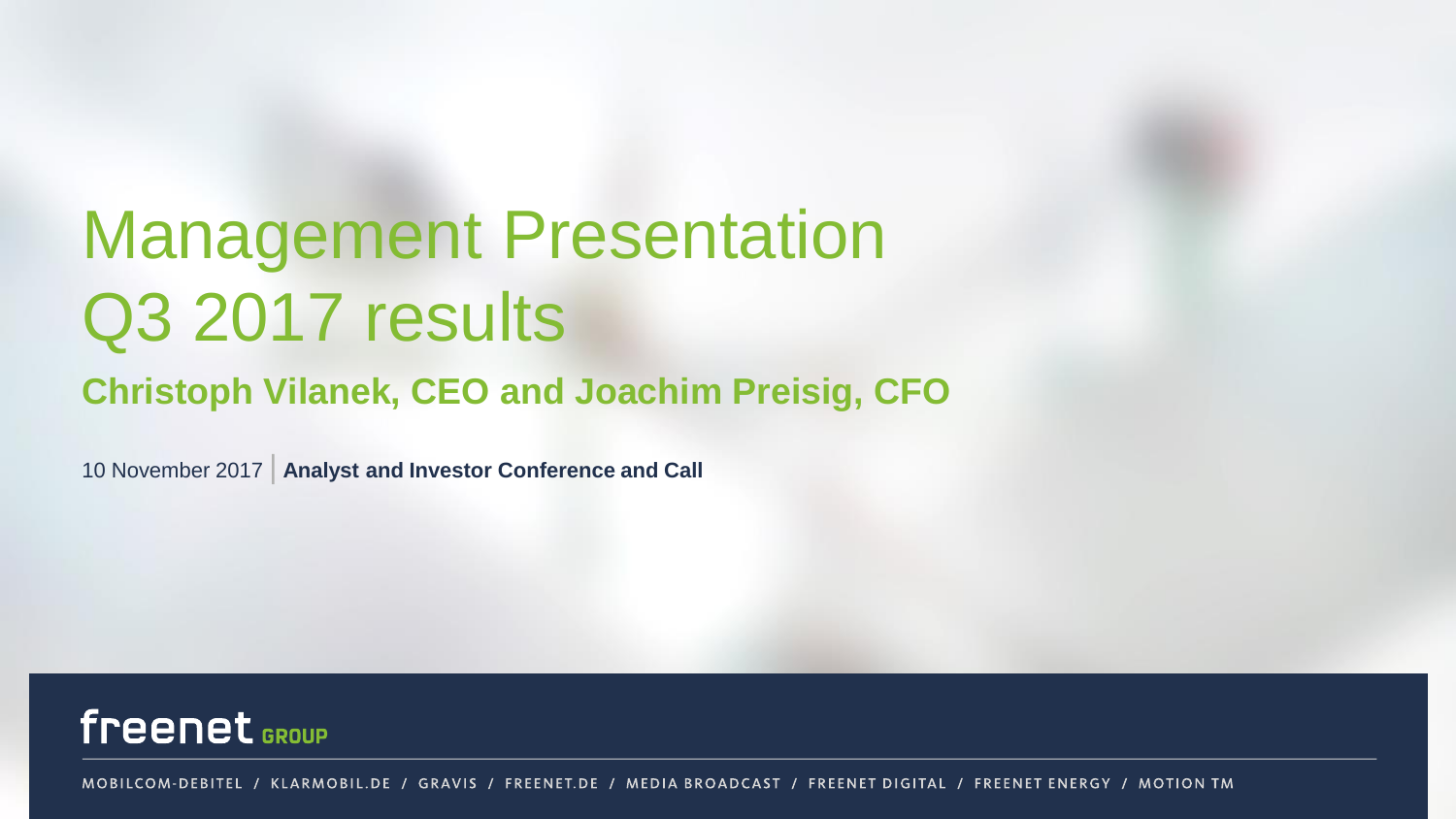### Cautionary statement

This presentation contains forward-looking statements which involve risks and uncertainties. The actual performance, results and timing of the business of freenet AG could differ materially from the expectations regarding performance, results and timing expressed in this presentation.

This presentation does not constitute an offer to sell or a solicitation to purchase any securities of freenet AG. Any such decision must not be made on the basis of the information provided in this presentation.

freenet AG does not undertake any obligation to publicly update or revise information provided during this presentation.

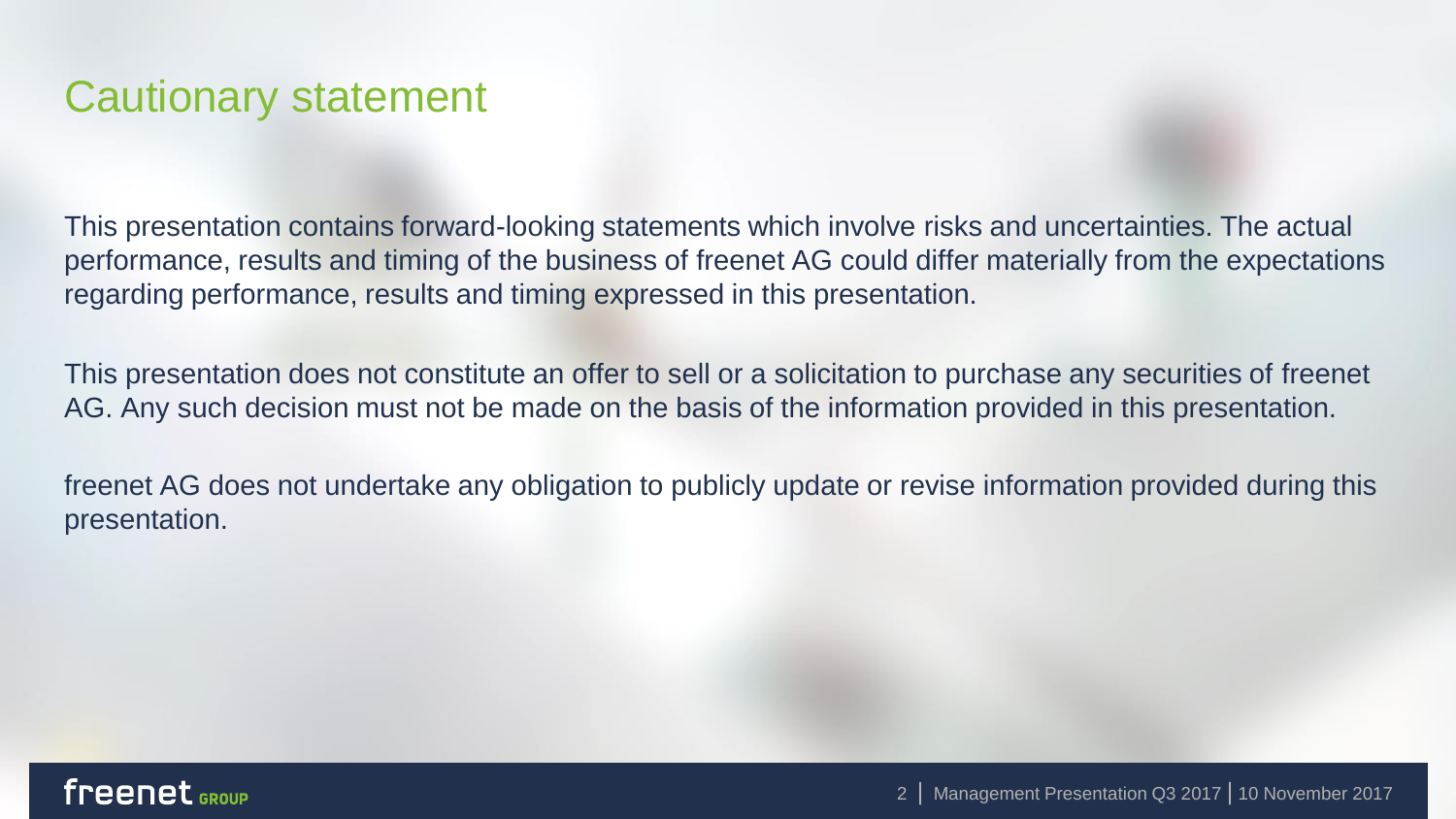### freenet continuously successful in Q3 2017

|                       | Stable service revenues and higher hardware as well as Digital Lifestyle sales resulted in an<br>increased Group revenue of 880.1 million euros (+1.5% yoy). Gross profit grew to 239.5<br>million euros also higher than Q3 2016 (+2.3%) and 698.1 million euros ytd $(+8.1\%)$ |
|-----------------------|----------------------------------------------------------------------------------------------------------------------------------------------------------------------------------------------------------------------------------------------------------------------------------|
| <b>Group</b>          | <b>EBITDA</b> (without Sunrise) rose by 1.9% to 110.1 million euros compared to Q3 2016 and by<br>+1.5% to 299.9 million euros ytd                                                                                                                                               |
|                       | Free Cashflow at 87.3 million euros $(+22.5\%$ yoy) and 268.4 million euros ytd $(+2.1\%)$                                                                                                                                                                                       |
| <b>Mobile</b>         | <b>Customer ownership at 9.60 million</b> (+1.3% or 128,000 yoy) mainly from postpaid customers<br>with 24-month contracts gained in from retail and multi-channel operations                                                                                                    |
| <b>Communications</b> | Steady postpaid ARPU at 21.7 euros; prepaid and no-frills ARPU also up by 0.1 euros and<br>0.4 euros                                                                                                                                                                             |
|                       | Five-year contract with Media Saturn Deutschland (CECONOMY AG) renewed                                                                                                                                                                                                           |
|                       | Since July 1 <sup>st</sup> , revenue from DVB-T2 end consumers flood in. By end of September >875,000<br>conditional access customer won – more than year-end target 800,000; new target for end of<br>the year $\sim$ 950,000                                                   |
| <b>TV and Media</b>   | <b>Significant contribution</b> to Group revenue and gross profit driven by <b>B2B</b> business in TV,<br>radio and network services                                                                                                                                             |
|                       | waipu.tv in line with ambitious plan. Year-end targets will be reached                                                                                                                                                                                                           |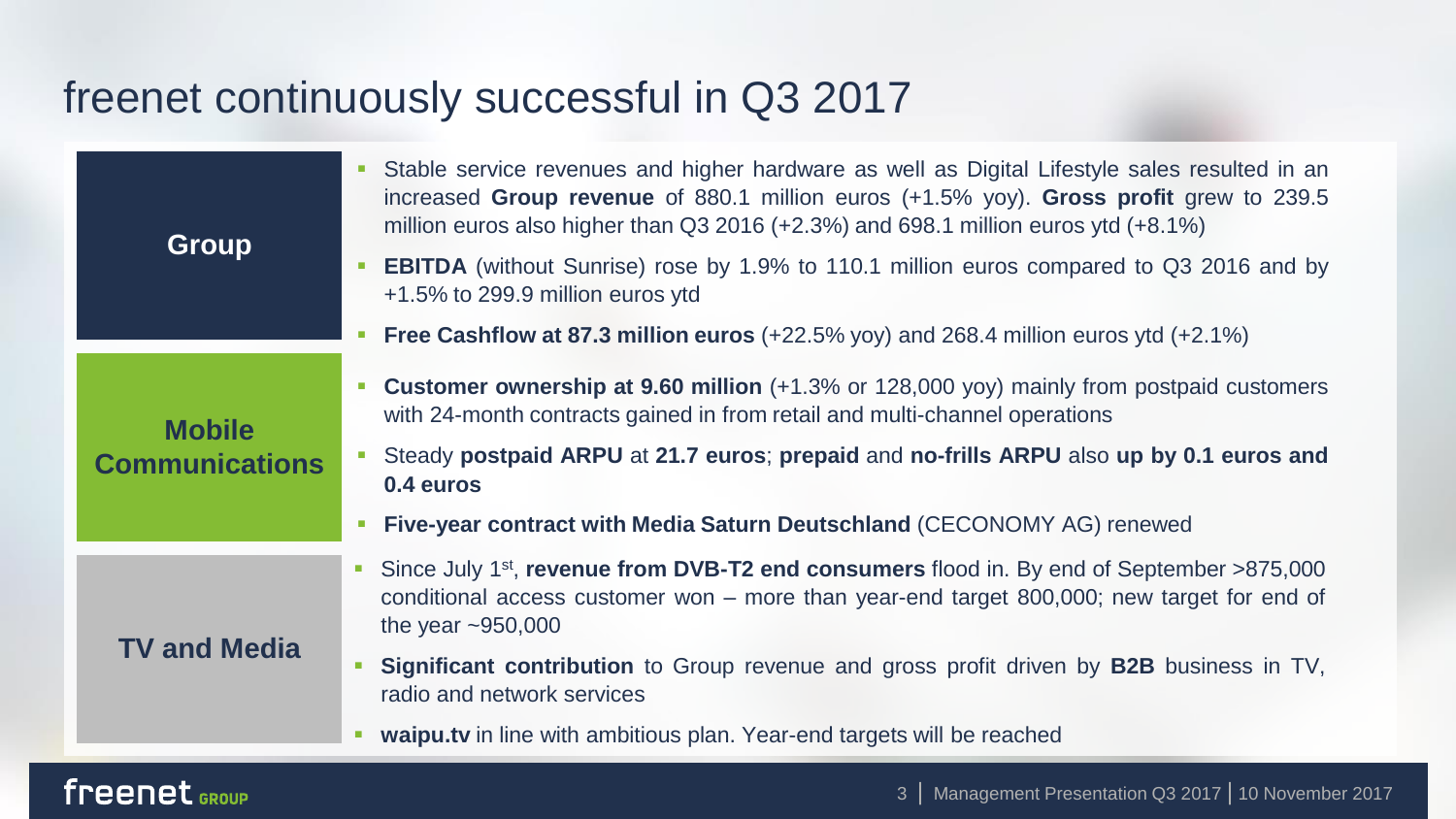### Financial and operational highlights in Q3 2017 in core business

- **•** freenet AG strengthened its traditional high-street distribution operations as a strategically relevant addition to its own retail operations by extending the very successful **exclusive partnership of mobilcom-debitel with Media-Saturn Deutschland GmbH** ahead of schedule for a **further five years** (started 1 October 2017)
	- $\Rightarrow$  Under the terms of the established exclusive distribution cooperation, mobilcom-debitel GmbH offers its own and original tariffs of the network operators Telekom and Vodafone as well as its own mobile products and services in all Media Markt stores and Saturn stores as well as the online channels throughout the whole of Germany
- freenet AG achieved **long-term financing assurance** by successfully replacing the bridge finance which had been in place since March 2016 by way of a **syndicated five-year bank loan** with a total volume of **710 million euros**
- Due to the "Tower Deal" the investment in **Sunrise** contributes with an extraordinary high amount of 103.6 million euros to the group result as well as to the EBITDA of freenet in the third quarter 2017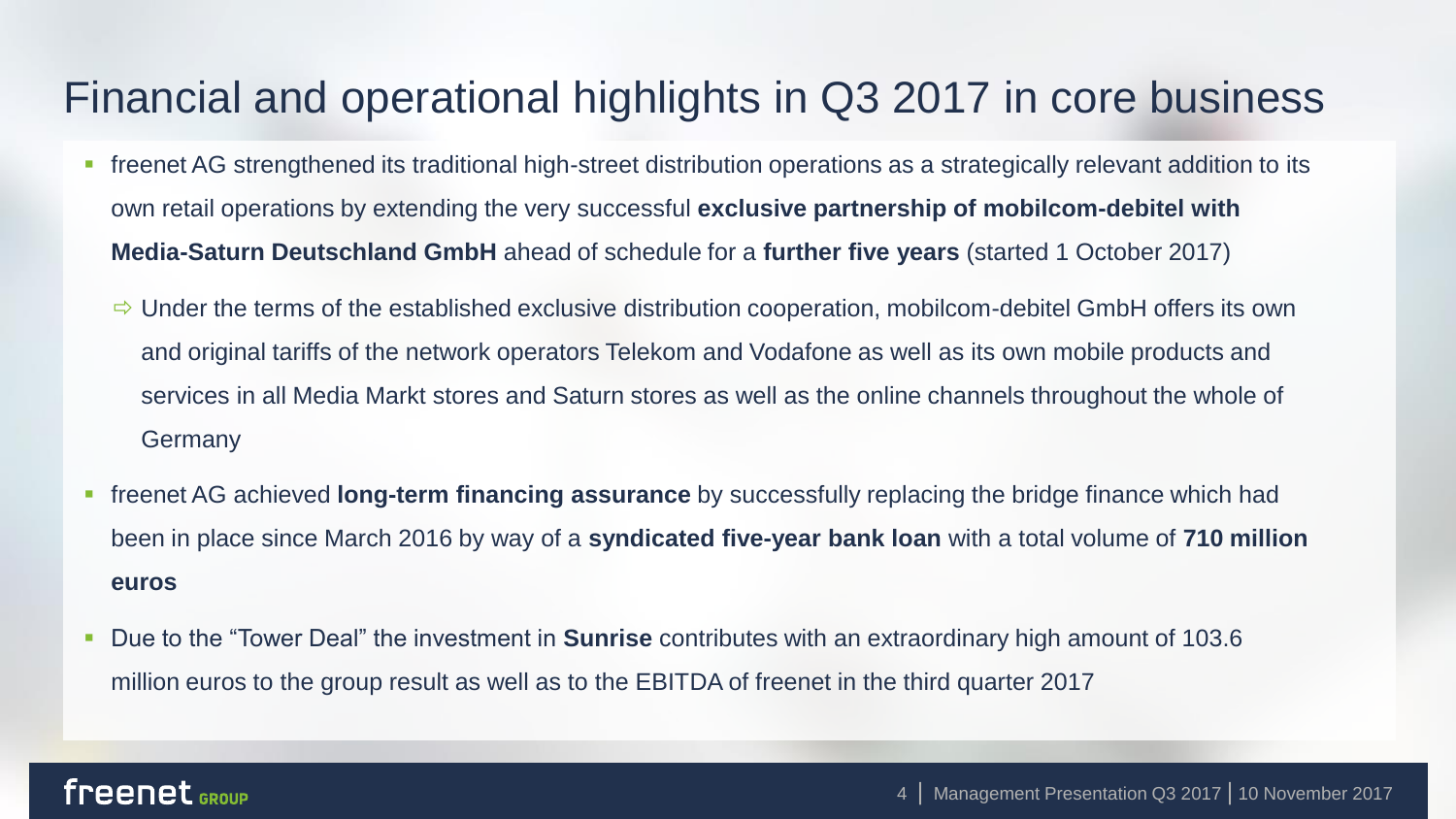### Steady increase in postpaid customer base (+3.4% yoy)



- **Customer ownership (+ 128,000 yoy)** once again benefits from the positive contribution of the number of particularly valuable **postpaid customers** which increased by around **216,000** yoy to **6.65 million**
- **No-frills customer base** slightly declines by 88,000 (yoy) to 2.95 million
- **Prepaid customer base** declines by 304,000 or 11.8 per cent yoy due to identification requirements for purchasing a prepaid card
- **Total customer base** at **11.88 million** almost stable compared to the number of Q3 2016 (12.06 million)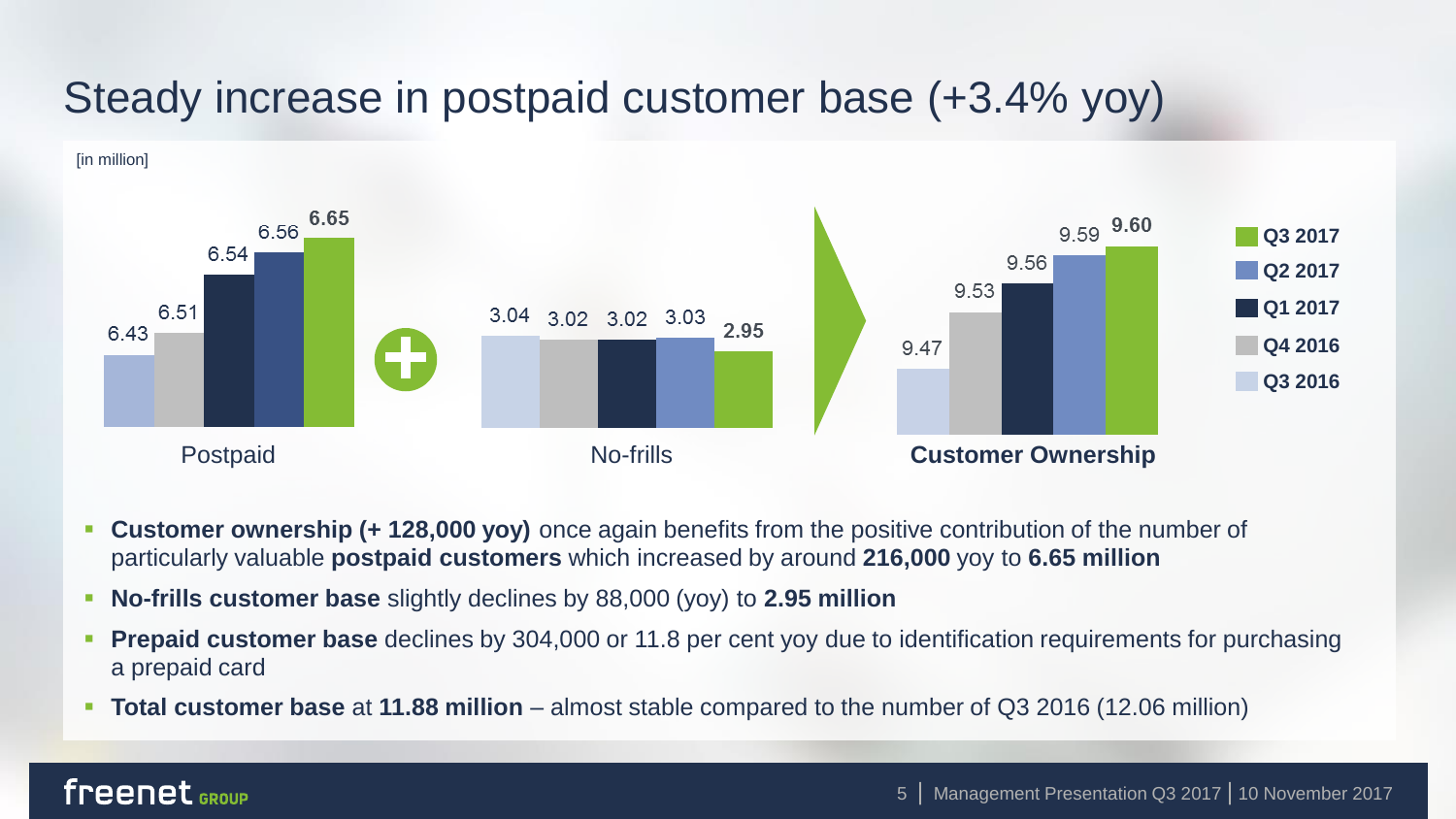### Postpaid ARPU continues stabilization (slightly above Q3 2016)





**Postpaid ARPU** continues to be stable at **21.7 euros** compared with 21.4 euros in Q2 2017 and 21.6 euros in Q3 2016.

**Data revenue** share at 35.1 per cent.

**No-frills ARPU** at **2.9 euros**

+ 0.40 euros above Q3 2016 and

+ 0.20 euros above Q2 2017.

#### **Prepaid ARPU at 3.3 euros**

(+1.1 per cent yoy) almost in line with previous year quarter.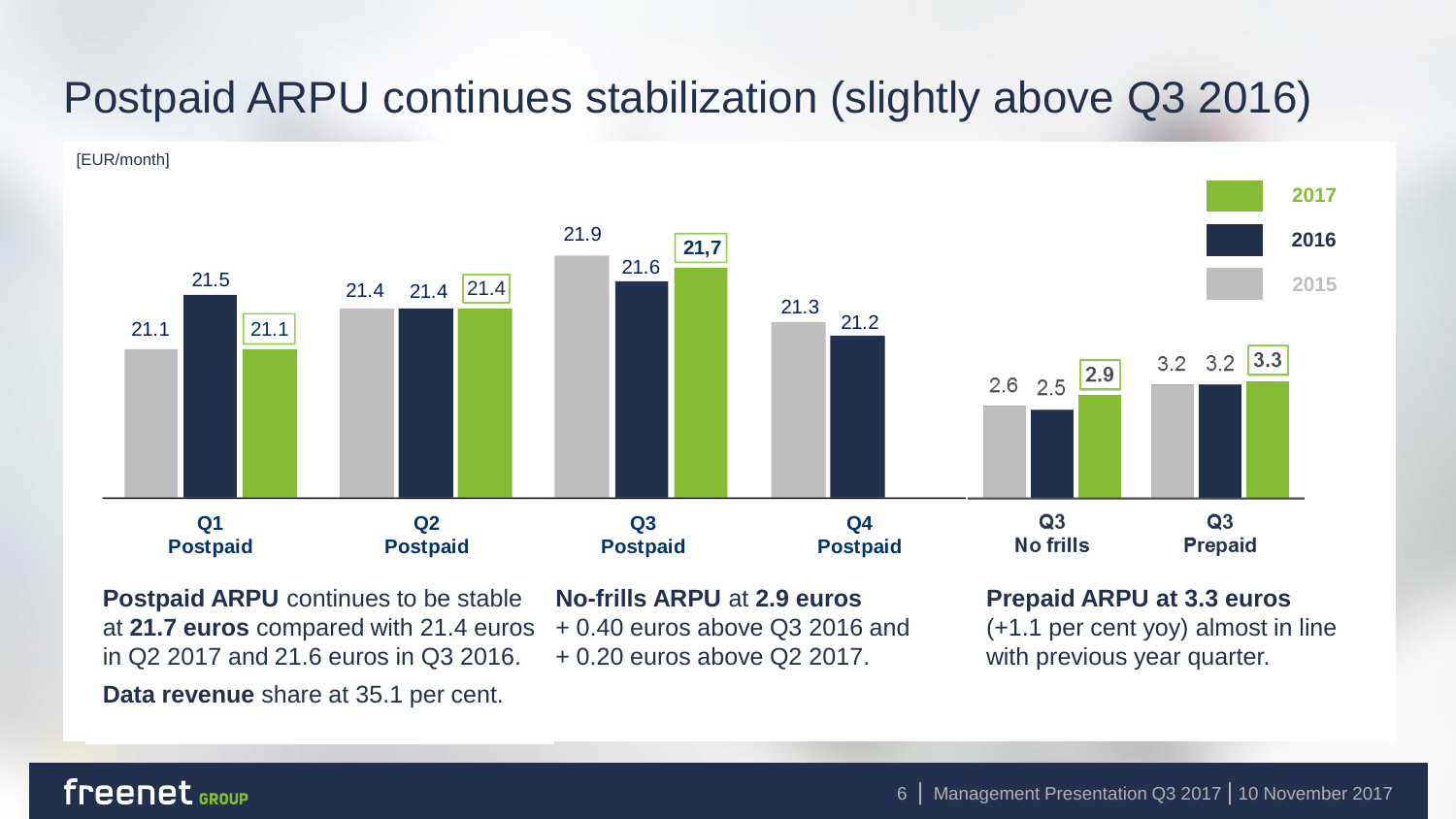### Digital Lifestyle remains in growth momentum

[in EUR million]



- Revenues and portfolio still growing
- Q3 +12.6% yoy, +21.0% ytd
- Current internal forecast for full year 2017 >160 million euros in total revenue
- Contribution from multi-channel and starting from other brands such as klarmobil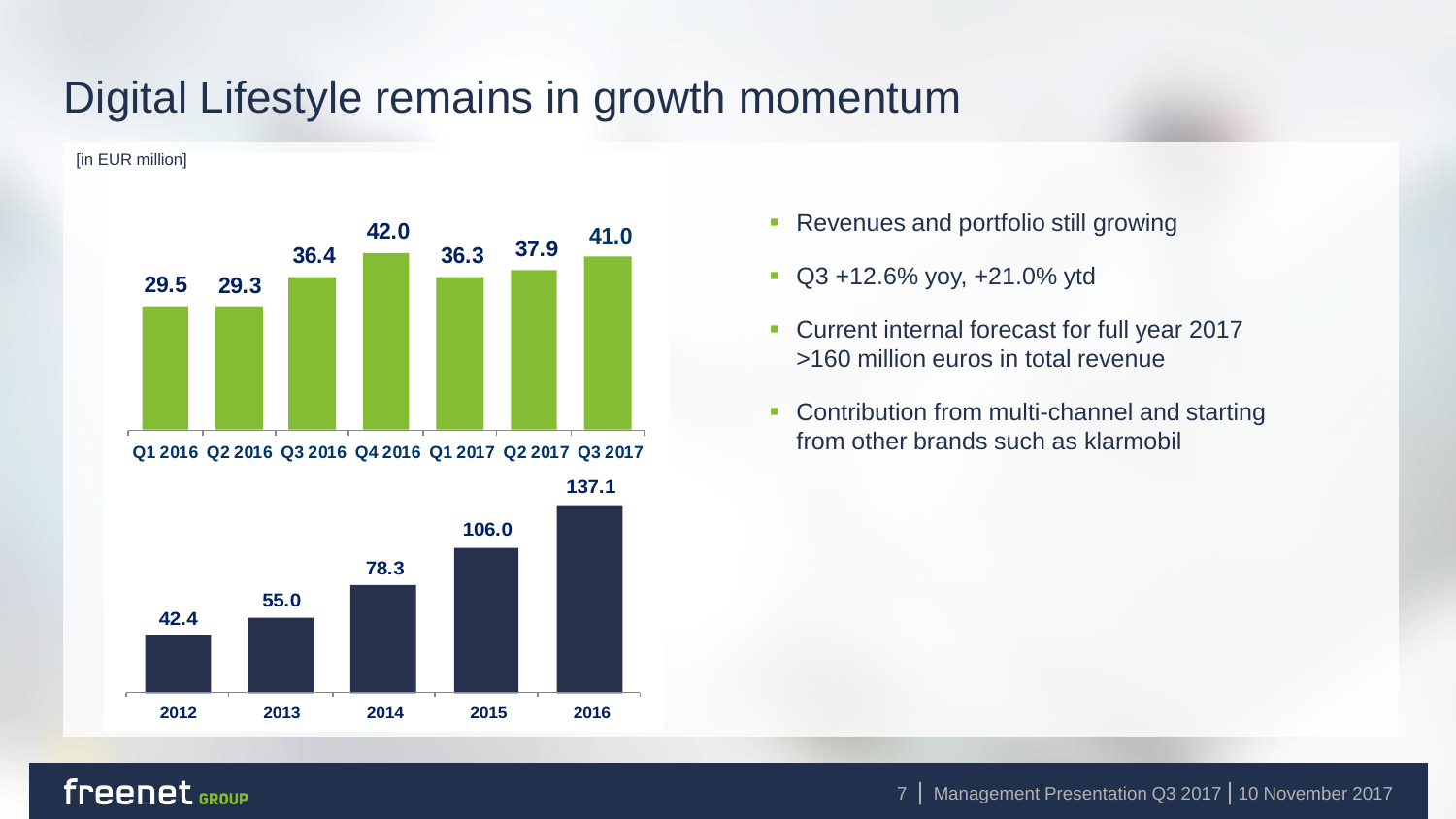### Year-end target increased to ~950,000 paying users

## freenet TV

#### **Introduction of conditional access**

- **EXECUTE:** All hardware shipped with hardcoded 96 days trial period after activation
- **EXECUTE:** Logically STB go into conditional access over a period of 2-3 months; majority in by end of July

#### **Subscriber development**

- **EXECUTE:** Almost 875,000 vouchers and subscriptions sold at the end of September 2017
- Sales of new STB and C+ modules in August and September suggested additional ~75,000 paying users

## **Coverage increases by 600,000 households in**

Paying users Installed base (in million)

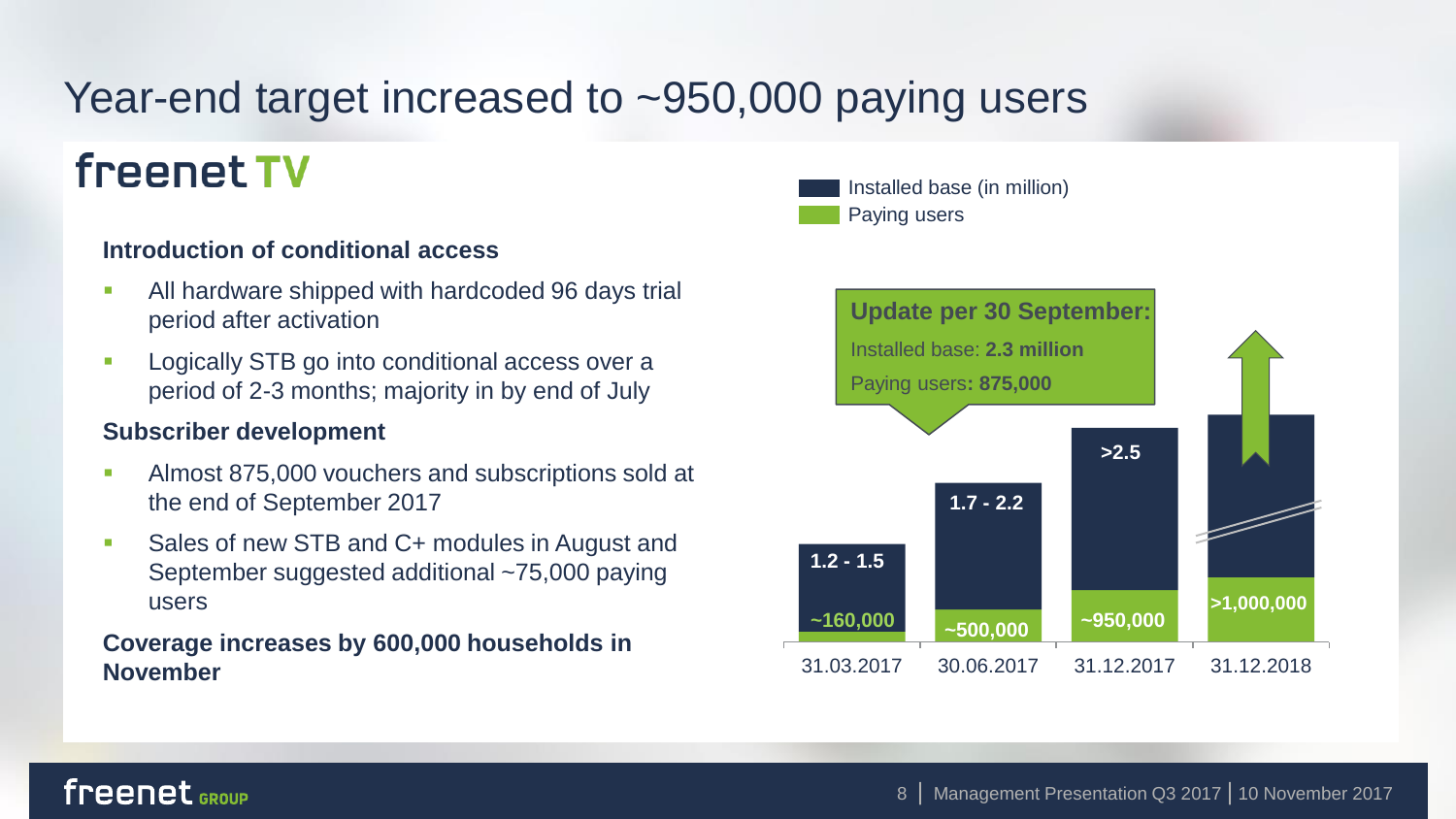### waipu.tv constantly increases free-to-pay conversion

### waipu tv

- By end of Q3 paying user base among top 2 IPTV offerings in Germany after only 6 months
- **Conversion rate from free to pay constantly improving**
- Key drivers of conversion is the use of recording function, flexible EPG and big screen usage
- **EXECUTE:** New special interest content added
	- Goldstar and health.tv for Silver Age
	- Mediakraft and Rocket Beans for Generation **Digital**
- Testing of addressable and interactive TV results in initial B2B revenues

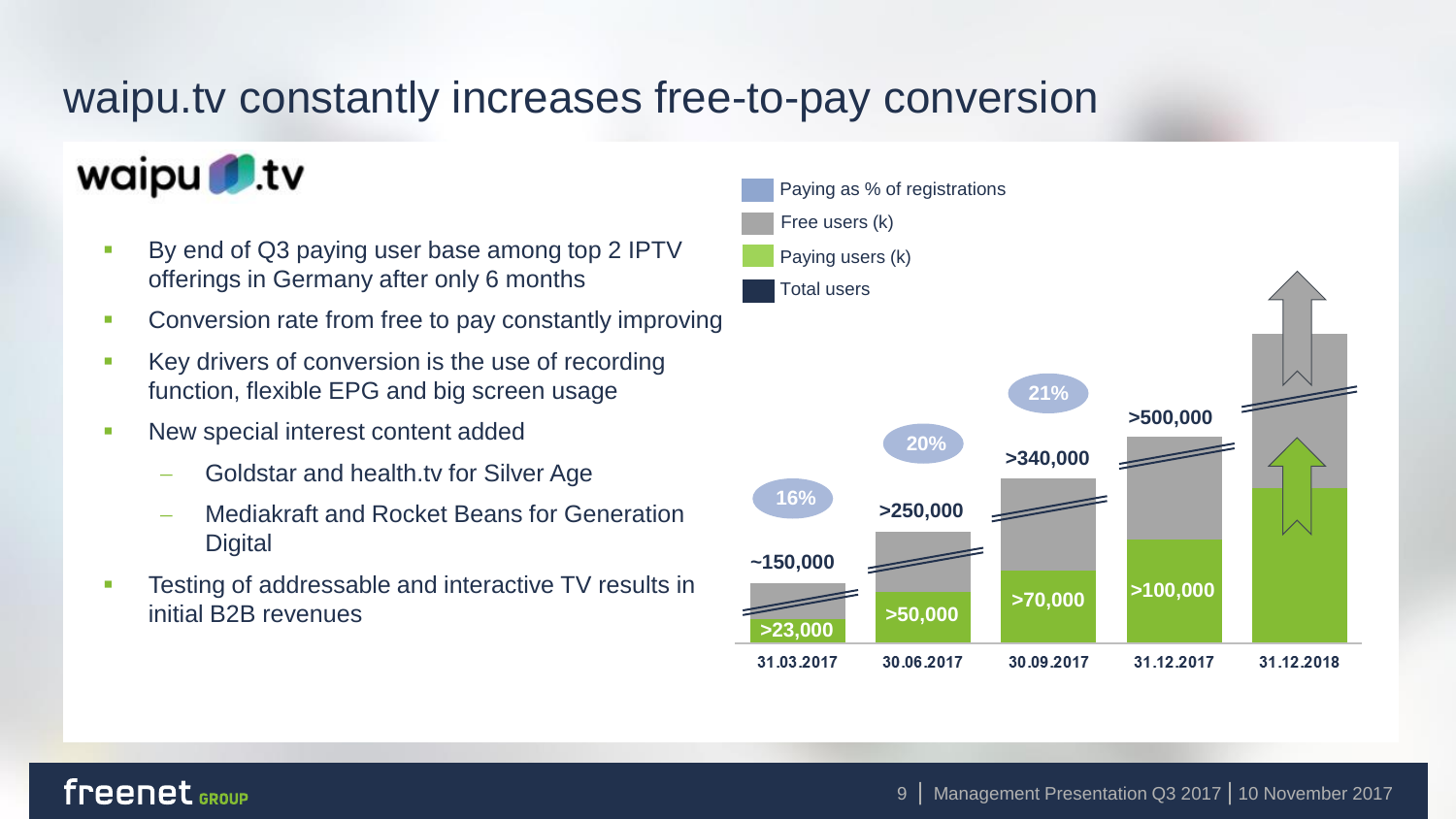### Financial statements – Income statement information

| [in EUR million]                        | Q1-Q3 2017 | Q1-Q3 2016 | Q3 2017 | Q3 2016 |
|-----------------------------------------|------------|------------|---------|---------|
| <b>Revenue</b>                          | 2,557.4    | 2,424.1    | 880.1   | 867.2   |
| <b>Gross profit</b>                     | 698.1      | 645.7      | 239.5   | 234.1   |
| <b>EBITDA</b>                           | 423.0      | 311.7      | 213.7   | 118.2   |
| Depreciation and amortisation           | $-104.2$   | $-89.4$    | $-34.3$ | $-31.9$ |
| Subsequent recognition from Sunrise PPA | $-15.5$    | $-10.6$    | $-5.2$  | $-5.1$  |
| EBIT                                    | 303.2      | 211.7      | 174.2   | 81.2    |
| Interest result                         | $-37.3$    | $-41.5$    | $-12.7$ | $-14.0$ |
| <b>EBT</b>                              | 265.9      | 170.2      | 161.5   | 67.2    |
| Taxes on income                         | $-17.0$    | $-8.2$     | $-4.4$  | $-9.2$  |
| Group result                            | 249.0      | 162.1      | 157.1   | 58.0    |
| Earnings per share (EUR)                | 2.01       | 1.30       | 1.25    | 0.47    |

The increase in **Group revenue** by 5.5 per cent or 133.3 m€ yoy is mainly attributable to higher TV revenues and higher hardware sales.

**EBITDA** grows to 423.0 m€ (yoy +35.7 per cent) significantly influenced by the one-off from Sunrise due to the "Tower Deal" in Q3/2017.

**Group Result** amounts to 249.0 m€; an increase of 86.9 m€ (yoy +53.6 per cent), which results in earnings per share of 2.01  $\epsilon$ .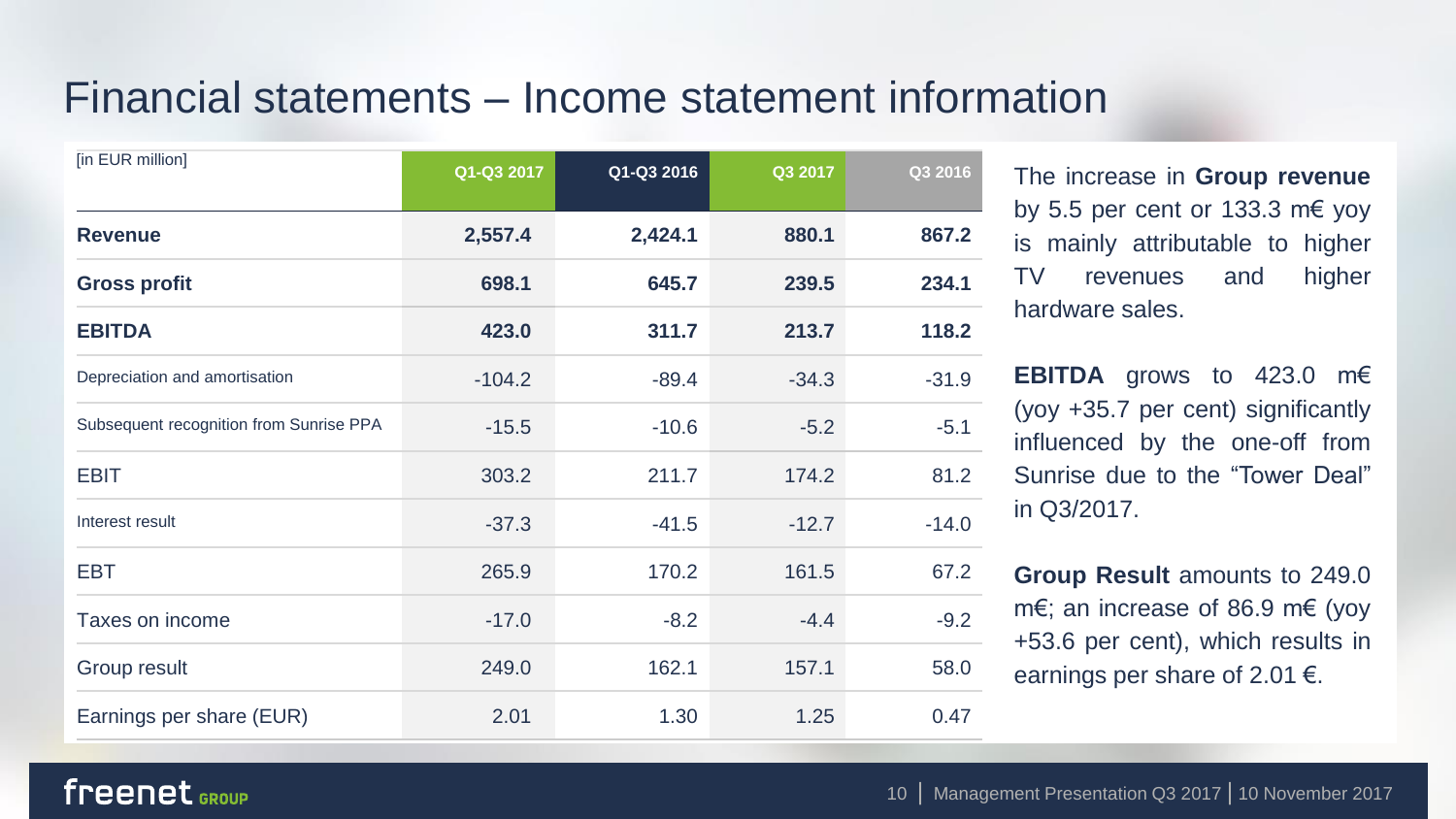## Nine-months Group and segment key financials overview



1) Excluding the profit share of our holding in Sunrise we generated a Group EBITDA of **299.9 million euros** (previous year: 295.5 million euros).

2) Excluding the profit share of our holding in Sunrise we generated a Mobile Communications Segment EBITDA of **282.4 million euros** (previous year: 285.5 million euros).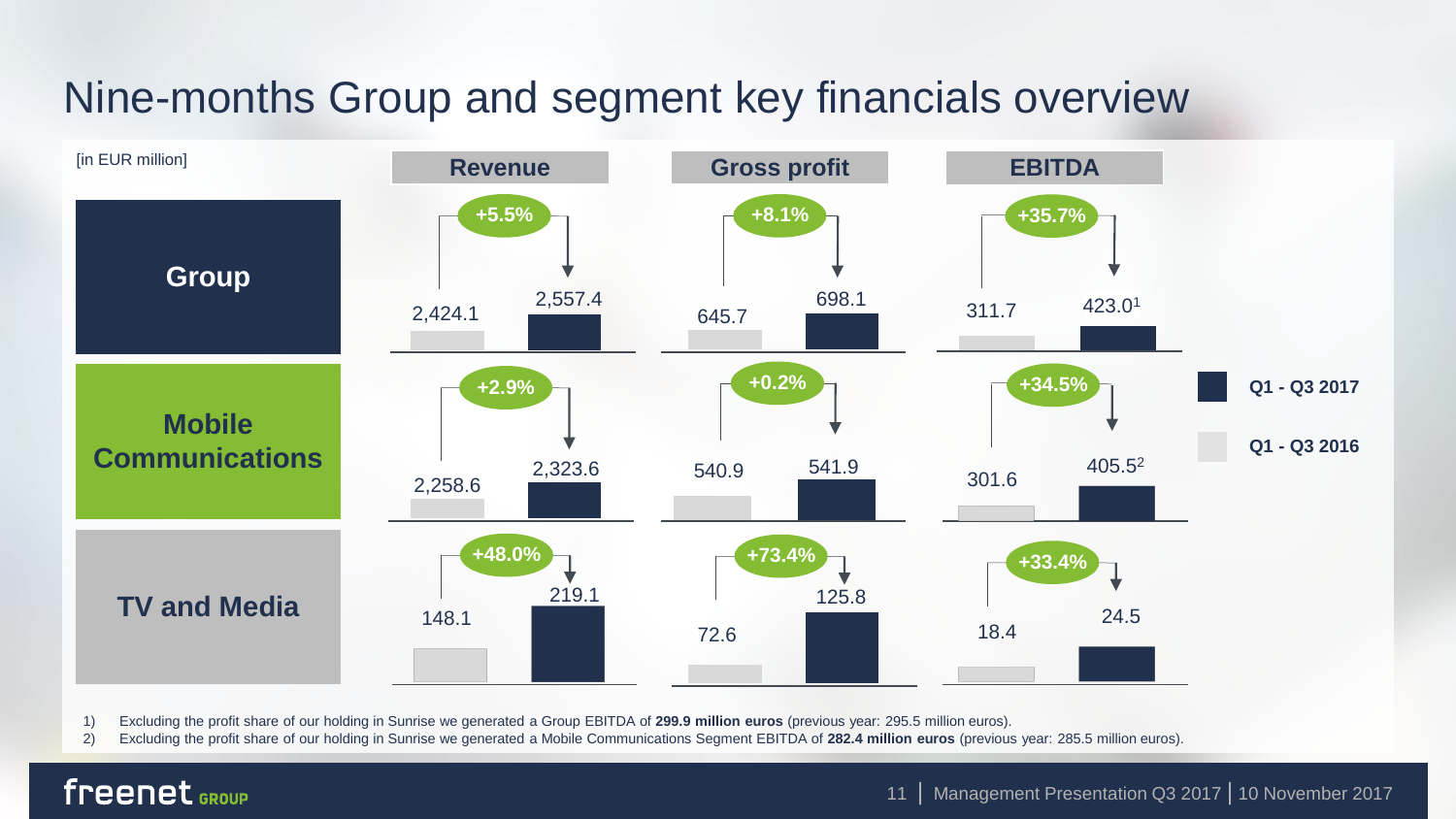### Financial statements – Equity ratio increased to 33.4 per cent

[in EUR million]



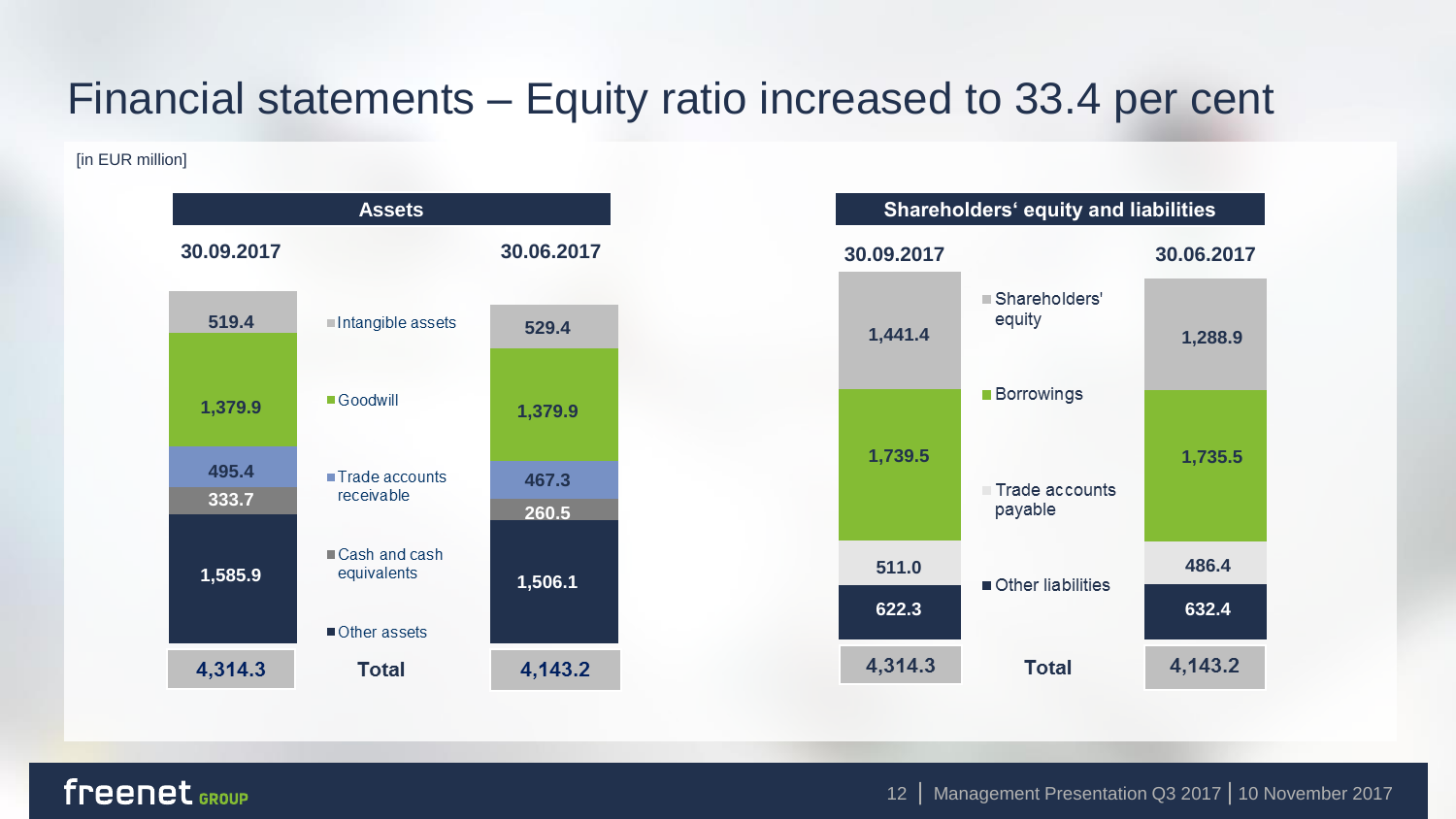### Debt ratio within target range of 1.0 - 2.5

[in EUR million]



1) Debt ratio is defined as net debt² divided by the EBITDA of the past twelve months.

2) Financial debt minus cash and cash equivalents minus market value of freenet's share in Sunrise Communication Group AG on the reference date (Closing price of the Sunrise share at the Swiss stock exchange on reporting date, converted from CHF to EUR by Bloomberg at the officially fixed exchange rate)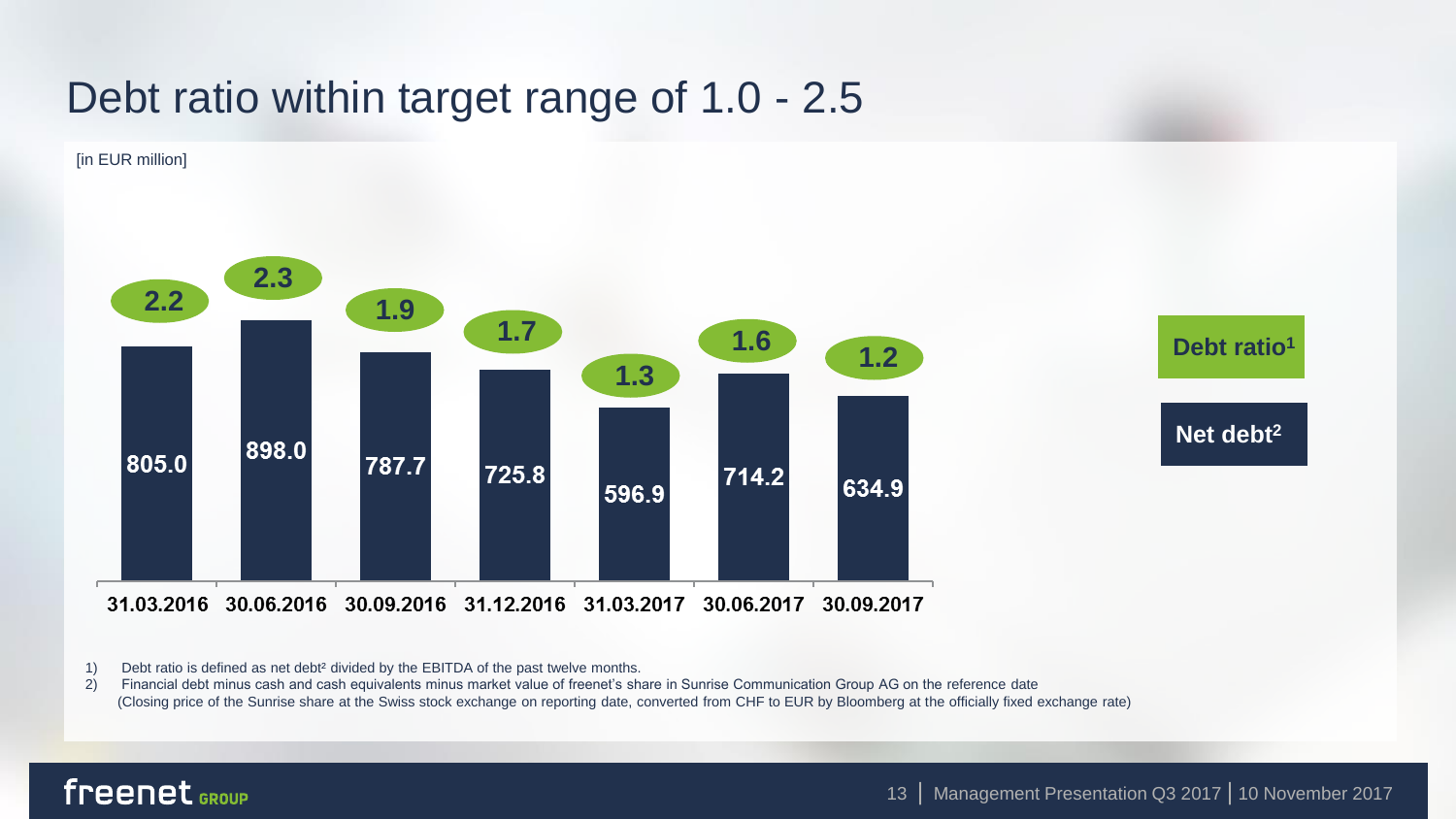### Financial statements – Cash flow information

| Q1-Q3 2017 | Q1-Q3 2016 | Q3 2017 | Q3 2016 |
|------------|------------|---------|---------|
| 312.0      | 297.0      | 100.4   | 80.8    |
| $-43.0$    | $-847.9$   | $-13.1$ | $-8.9$  |
| $-43.6$    | $-34.2$    | $-13.1$ | $-9.5$  |
| $-253.4$   | 541.7      | $-14.1$ | $-15.4$ |
| 15.6       | $-9.2$     | 73.2    | 56.5    |
| 268.4      | 262.7      | 87.3    | 71.3    |
|            |            |         |         |

**Cash flow from operating activities** increased in Q3/2017 by 19.7 m€ to 100.4 m€ yoy mainly due to an increase in EBITDA and a reduction in the increase of net working capital by 16.6 m€ .

Change in **cash flow from investing activities** slightly higher in Q3/2017 based on the roll out of the TV business.

Overall increase of 16.0 m€ in **free cash flow** from 71.3 m€ to 87.3 m€ yoy.

1) Free cash flow is defined as cash flow from operating activities, minus investments in property, plant and equipment and intangible assets, plus proceeds from the disposal of property, plant and equipment and intangible assets.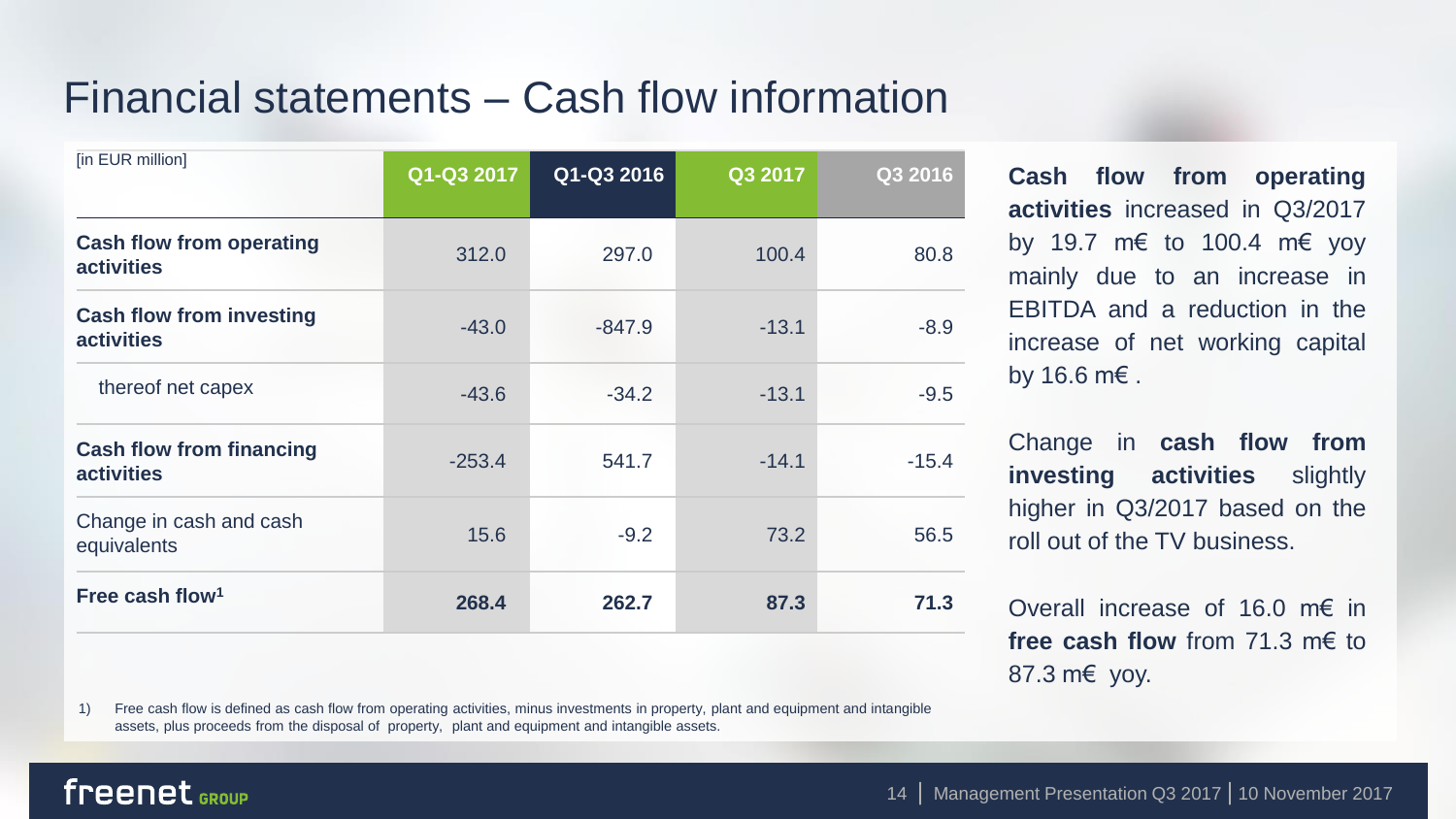### Detailed Bridge from EBITDA to free cash flow

#### **Q1 – Q3 2017**

[in EUR million]

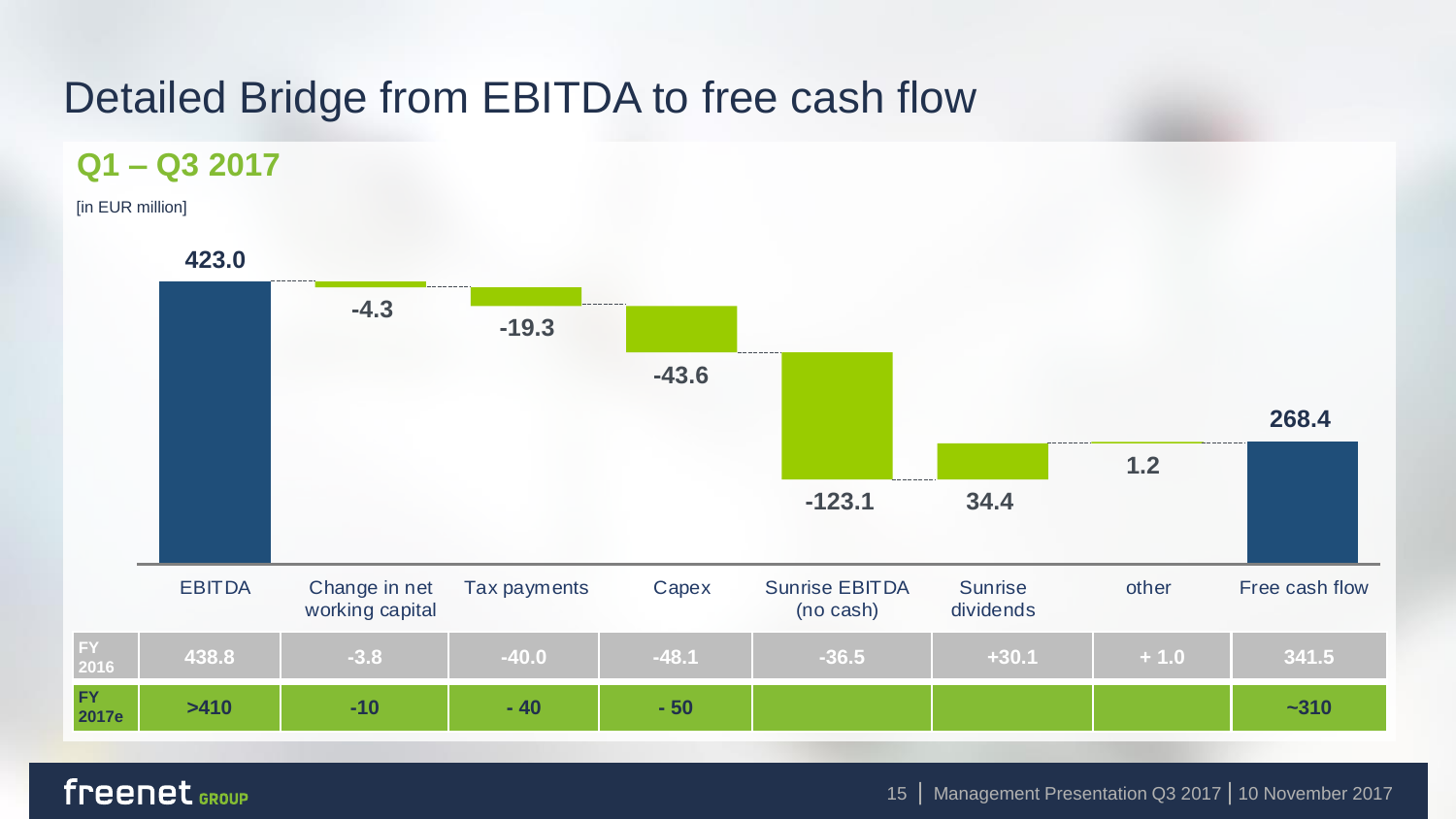### Overview over current financing and maturity structure

### **Average financing cost below 2.0 per cent p.a.**

[in EUR million]



| <b>Issue</b>       | <b>Instrument</b>       | <b>Volume</b> | <b>Maturity</b>  |  |
|--------------------|-------------------------|---------------|------------------|--|
| 2012               | Promissory note         | 119 m€        | 2017, 2019       |  |
| 2015               | Promissory note         | 100 m€        | 2020, 2022       |  |
| 2016<br>(March)    | Promissory note         | 560 m€        | 2021, 2023, 2026 |  |
| 2016<br>(November) | Promissory note         | 350 m€        | 2020, 2022, 2024 |  |
| 2016               | Syndicated bank<br>loan | 710 m€        | 2022             |  |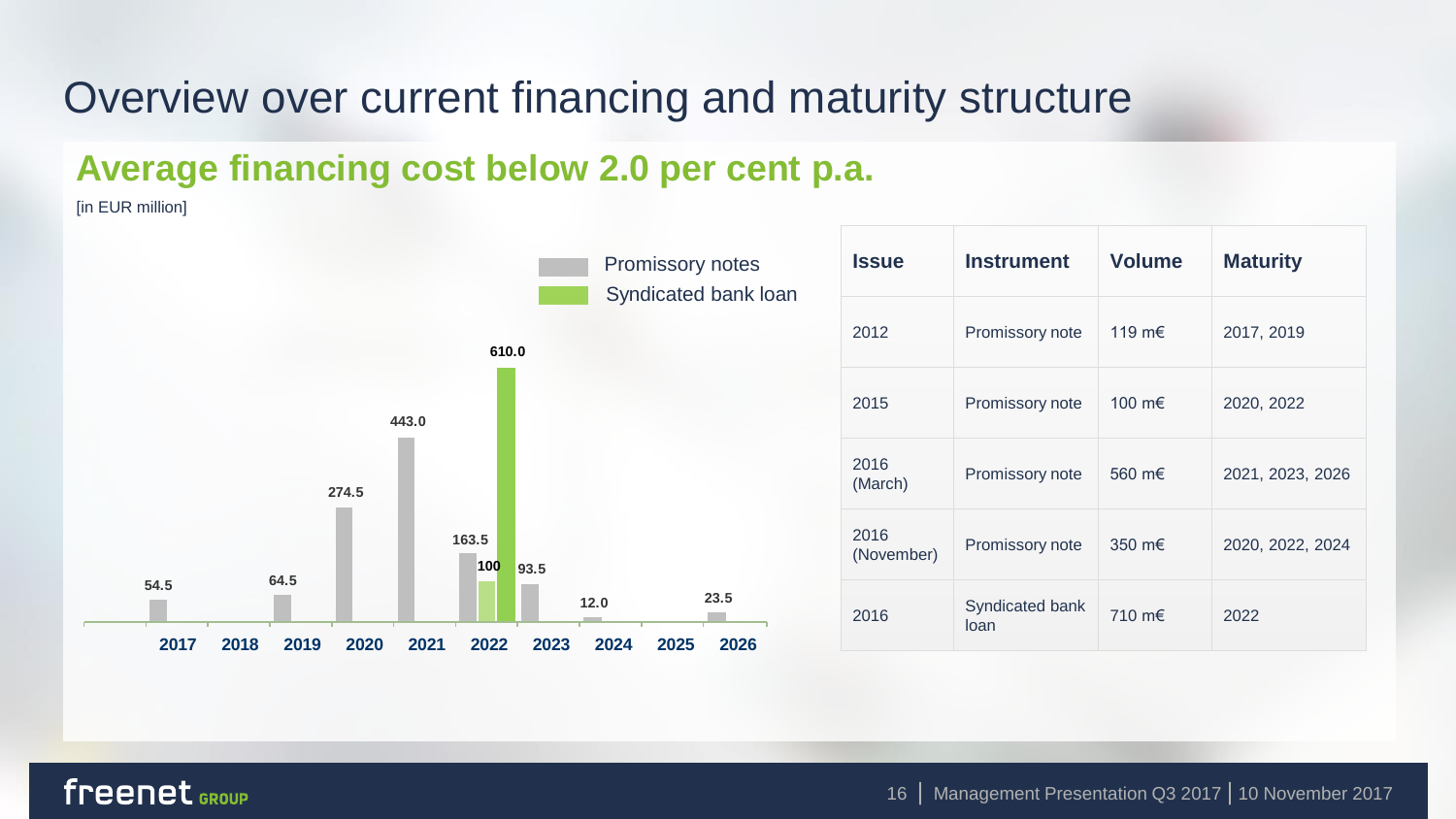### freenet AG financial guidance

|                            | <b>Group revenue</b> | <b>Group EBITDA</b>                      | Free cash flow (FCF) <sup>1</sup>                 | <b>Dividend payout</b>         |
|----------------------------|----------------------|------------------------------------------|---------------------------------------------------|--------------------------------|
| <b>Perspective</b><br>2018 | 27                   | E                                        | P.                                                | 50-75%<br>of FCF incl. Sunrise |
| <b>Guidance</b><br>2017    |                      | $>$ 410.0 m€ <sup>2</sup><br>(+ Sunrise) | $~2$ 10.0 m $\epsilon$ <sup>3</sup><br>(+Sunrise) | 50-75%<br>of FCF incl. Sunrise |
| <b>Results</b><br>2016     | 3,362.4 m€           | 402.3 m€<br>(incl. Sunrise<br>438.8 m€)  | 311.4 m€<br>(incl. Sunrise<br>341.5 $m \in$ )     | 1.60 €/share <sup>4</sup>      |
| <b>Guidance</b><br>2016    |                      | > 400.0 m€ <sup>2</sup>                  | $~100.0~\mathrm{m}$ $\epsilon$ <sup>3</sup>       | 50-75%<br>of FCF               |

1) Free cash flow is defined as cash flow from operating activities, minus investments in property, plant and equipment and intangible assets, plus proceeds from the disposal of property, plant and equipment and intangible assets.

2) The expected EBITDA contribution of Sunrise Communications Group AG is not included in our guidance.

3) Dividend payment from Sunrise is not included in our guidance.

4) The Annual General Meeting resolved on 1 June 2017 the distribution of 1.60 euros per dividend-bearing share for the financial year 2016.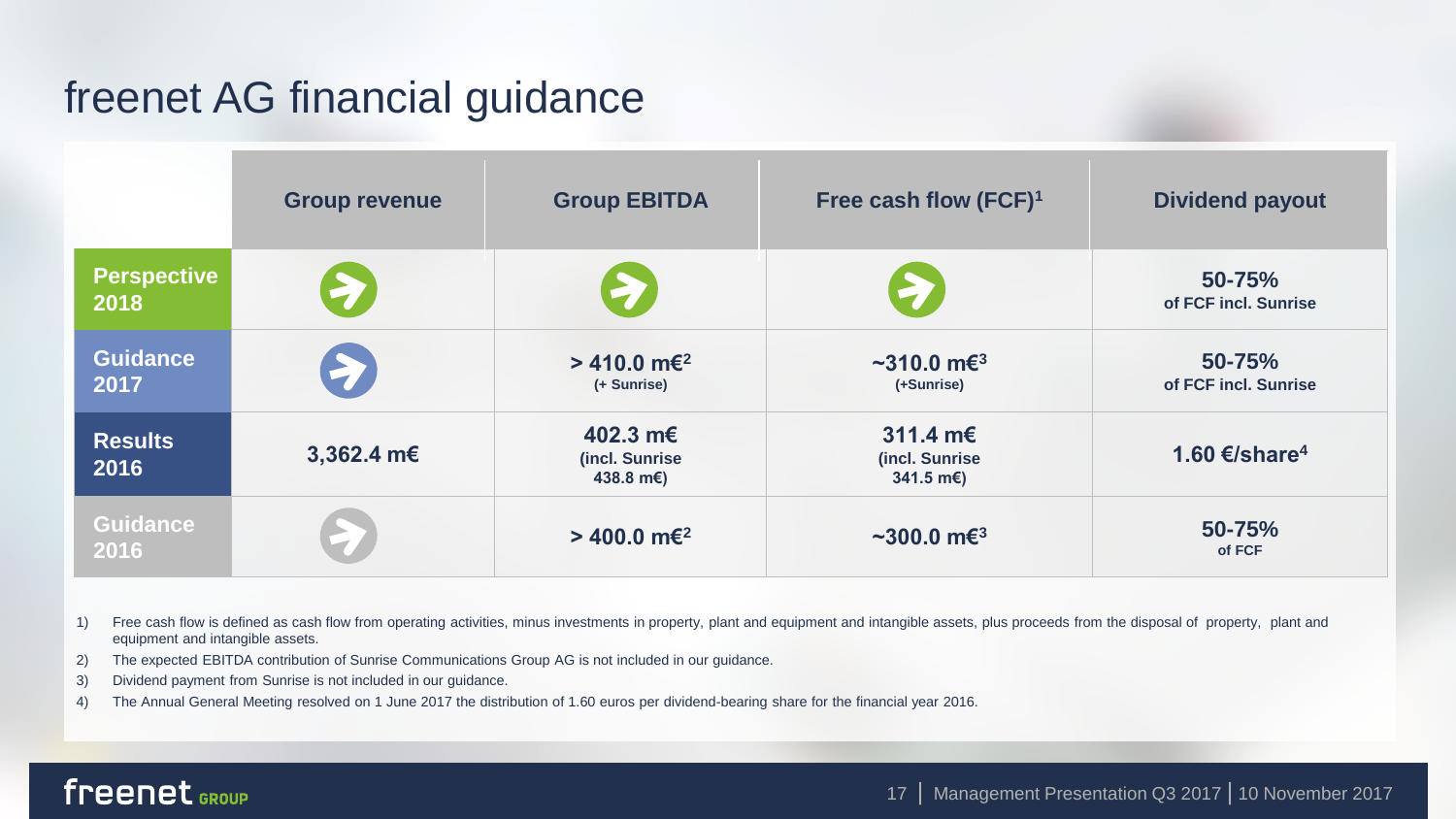### freenet AG KPI guidance

|                            | <b>Mobile</b><br><b>Communications</b> |                                | waipu.tv                     |                               | freenet TV        |                                              |                                     |                   |
|----------------------------|----------------------------------------|--------------------------------|------------------------------|-------------------------------|-------------------|----------------------------------------------|-------------------------------------|-------------------|
|                            | <b>Customer</b><br>ownership           | <b>Postpaid</b><br><b>ARPU</b> | <b>Total</b><br><b>Users</b> | <b>Paying</b><br><b>Users</b> | ARPU <sup>1</sup> | <b>Installed</b><br>base/<br><b>Hardware</b> | <b>Paying</b><br><b>Users</b>       | ARPU <sup>2</sup> |
| <b>Perspective</b><br>2018 | <b>P</b>                               | $\bigoplus$                    | 5                            | $\Omega$                      | 2                 | 2                                            | $\left( \sum_{i=1}^{n} a_i \right)$ | $\bigoplus$       |
| <b>Guidance</b><br>2017    | E                                      | $\bullet$                      | > 500,000                    | >100,000                      | $\sim 6.0 \in$    | > 2,500,000                                  | $~1$ 950,000                        | $\sim$ 4.5 €      |
| <b>Results</b><br>2016     | $+232,000$                             | 21.4€                          | n/a                          | n/a                           | n/a               | n/a                                          | n/a                                 | n/a               |
| Guidance<br>2016           |                                        |                                | n/a                          | n/a                           | n/a               | n/a                                          | n/a                                 | n/a               |

1) waipu.tv ARPU refers to number of waipu.tv paying users.

2) freenet TV ARPU refers to number of freenet TV paying users.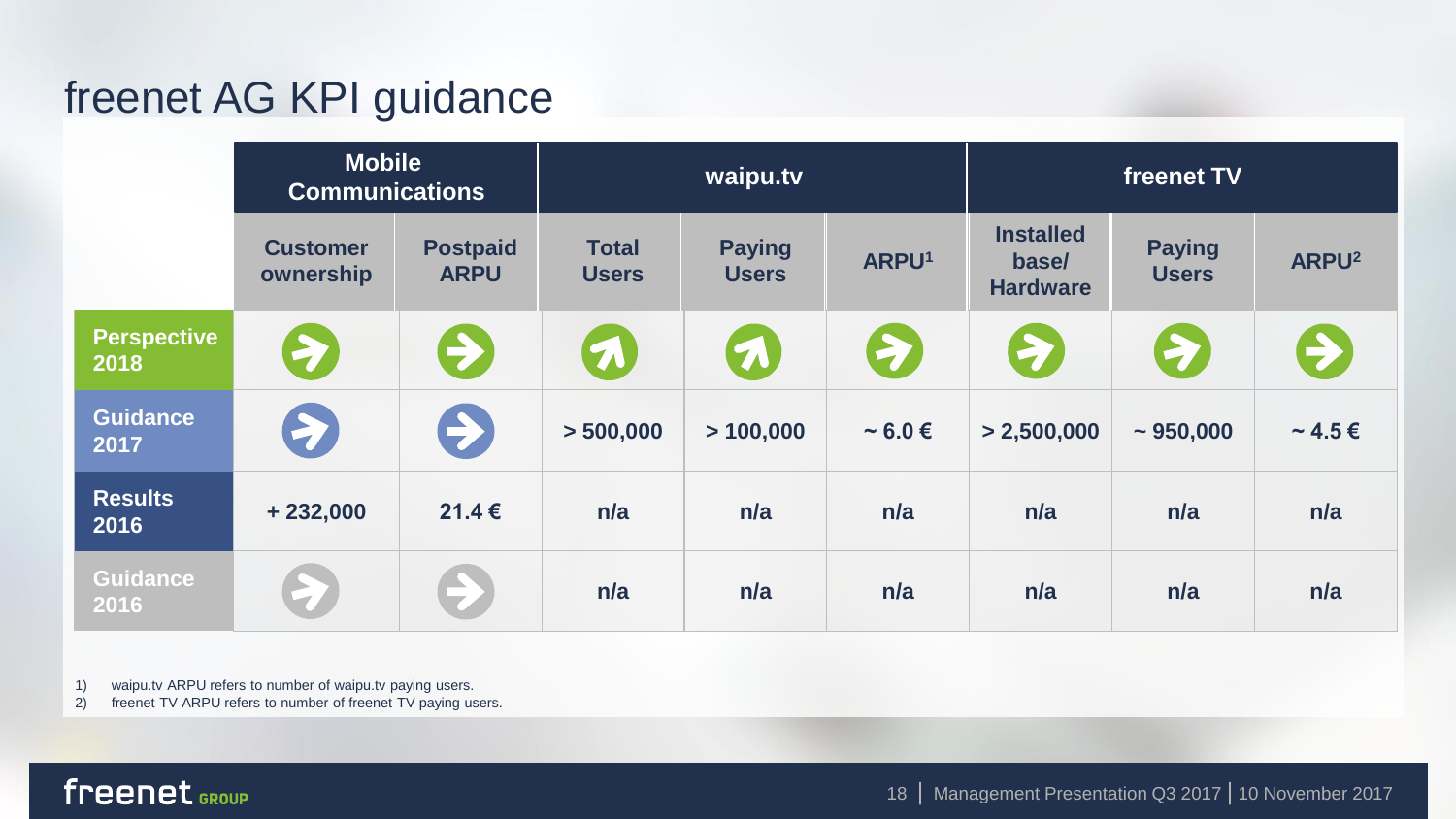### One-off earnings due to "Tower Deal" of Sunrise

### **Bridge from Sunrise group result to freenet EBITDA:**

| [in EUR million/as indicated]                  | $1.1 - 30.9.2017$ |
|------------------------------------------------|-------------------|
| Group result of Sunrise (in CHF `000s)         | 481,322           |
| Foreign currency translation <sup>1</sup>      | 427,527           |
| freenet share of 24.56 %                       | 105,001           |
| Subsequent recognition from Sunrise PPA        | +18.063           |
| <b>Current profit share (freenet EBITDA)</b>   | 123,064           |
| Subsequent recognition from shadow PPA freenet | -15,546           |
| Share of results of associates                 | 107,518           |

In Q3 2017 there is an extraordinary effect in the EBITDA of freenet relating to the participation in Sunrise. Mainly due to the one-off profit at Sunrise of **420 million Swiss Francs** attributable to the "Tower Deal".

Balanced at equity the "Tower Deal" leads to a quarterly EBITDA of **91.2 million euros** at freenet.

"Tower Deal" means the sale of passive network infrastructure (antenna masts) by Sunrise to Swiss Tower AG in August.

1) Based on a quarterly weighted exchange rate.